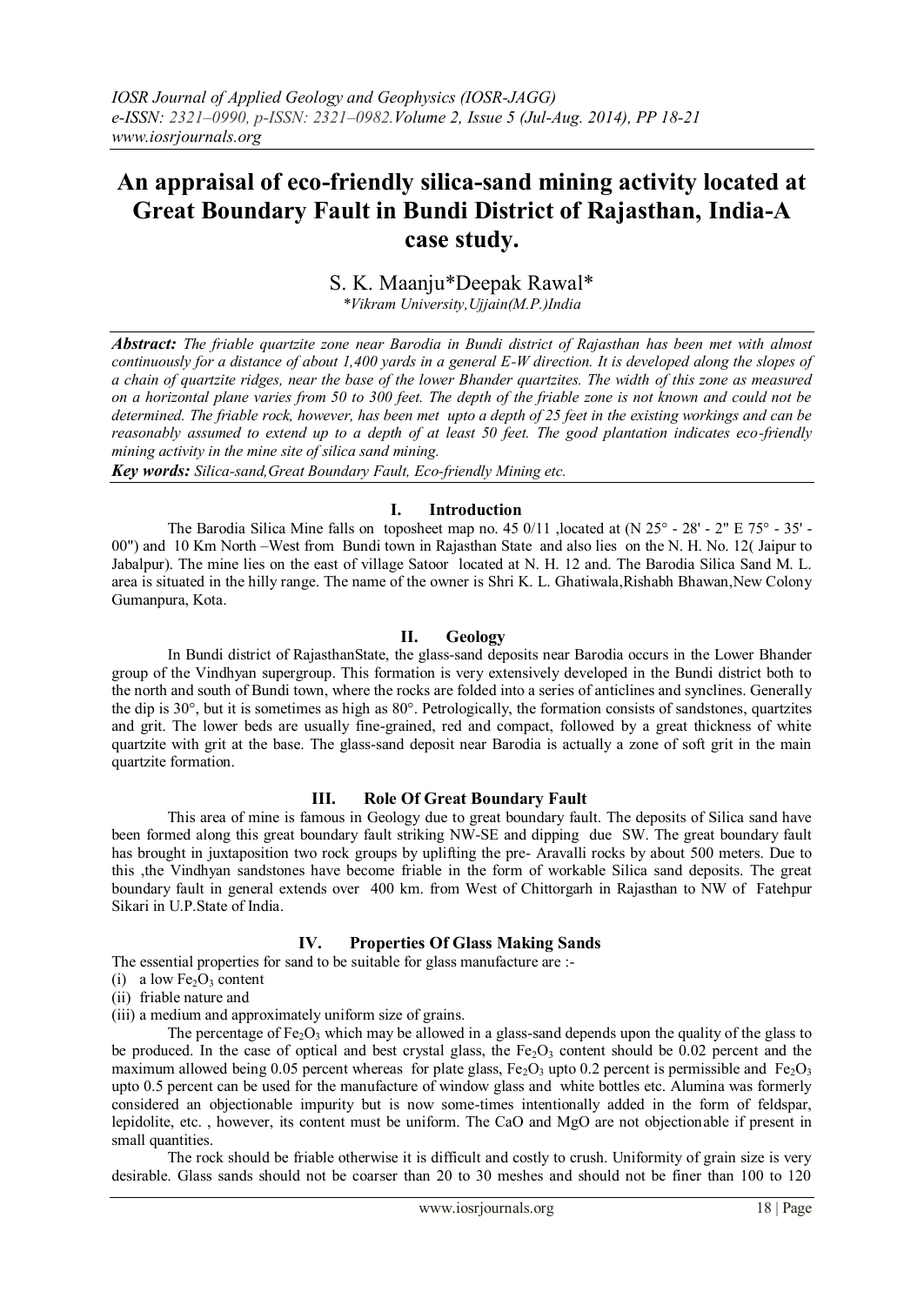meshes as coarser sand requires very high temperature and too much time for fusion while very fine sand may be carried away by the draught in the furnace. Sand dust melts readily but balls up and causes imperfections in the glass.

The glass-making sand near Barodia in the Bundi district is nothing but a soft grit zone in the lower Bhander quartzite. The formation of this grit may be attributed to the slight variation in the composition of the quartzite zone which has been softened and appears to be comparatively more felspathic and has therefore been kaolinised, thus loosening the quartz grains in the rock. The kaolinisation plausibally brought about by meteoric waters. There is presence of a zone of ferruginous material varying in thickness from a few inches to five feet or occasionally even more on the top usually followed by a thin zone of broken rock stained with iron oxide and then friable quartzite (grit) or the glass sand rock. The iron oxide on the top appears to have been derived from the quartzite and brought up by capillary action.

The color of the glass sand rock varies considerably at different places at the same depth and depends on the percentage of ferruginous matter in the rock. Apart from other factors, the color of the glass sand is appreciably influenced by the color of the original quartzite. Generally speaking pure white sand is considered to be the best and the brownish sand the most inferior in quality. There are various shades of the brownish color in between the two extremes. The color of the sand gives a fair indication of the percentage of iron and is practically the only means of determining the quality in the field.

The sand requires washing before it can be used in optical glass. Washing will be done by water after eliminating particles below 100 meshes and after washing the sand will be sieved through 100 meshes again. **Sieve Tests:** The results of sieve test of Barodia mines are tabulated below.

| Sample No. | On 20 Mesh | On 40 Mesh | On 60 Mesh | On 80 Mesh | On 100 Mesh   | Passing 100 Mesh |
|------------|------------|------------|------------|------------|---------------|------------------|
|            | $(\%)$     | (%)        | (9/0)      | $(\%)$     | $\frac{1}{2}$ | $(\%)$           |
| SNP/1G     | 16.65      | 58.40      | 17.10      | 3.15       | 0.53          | 4.17             |
| SNP/2G     | 2.77       | 25.35      | 56.42      | 7.76       | 1.85          | 6.12             |
| SNP/3G     | 4.38       | 19.55      | 53.69      | 11.48      | 2.30          | 8.60             |
| SNP/4G     | 20.92      | 52.90      | 20.18      | 2.9        | 0.83          | 3.27             |
| SNP/5G     | 4.60       | 13.20      | 31.30      | 23.50      | 4.50          | 22.90            |
| SNP/6G     | 2.93       | 10.65      | 8.40       | 8.88       | 12.49         | 56.65            |
| SNP/7G     | 23.80      | 28.90      | 19.50      | 7.10       | 0.70          | 20.10            |

| Sample No. | SiO <sub>2</sub> Percent | Fe <sub>2</sub> O <sub>3</sub> Percent |  |
|------------|--------------------------|----------------------------------------|--|
| SNP/1G     | 99.34                    | 0.015                                  |  |
| SNP/2G     | 98.48                    | 0.052                                  |  |
| SNP/3G     | 97.26                    | 0.055                                  |  |
| SNP/4G     | 98.56                    | 0.110                                  |  |
| SNP/5G     | 89.40                    | 0.140                                  |  |
| SNP/6G     | 89.74                    | 0.104                                  |  |
| SNP/7G     | 90.74                    | 0.100                                  |  |

Source (Data supplied by Management of Mine)

The samples of the eastern part of the deposit near Barodia viz., SNP/5G, SNP/6G and SNP/7G have a large proportion of finer material and have also low silica content. As this finer material is mainly clayey matter, these samples cap be greatly improved with regard to their grain size and silica content by removing the material finer than 100 meshes either with the help of a sieve or by washing. The grain size in the other samples from the area is fairly uniform and is on the whole suitable for the manufacture of glass.The samples SNP/1G, SNP/2G and SNP/3G have  $Fe<sub>2</sub>O<sub>3</sub>$  content less than 0.05 percent and are therefore regarded as suitable for the manufacture of optical and best crystal glass. The  $Fe<sub>2</sub>O<sub>3</sub>$  content in the other samples is above 0.1 percent, which is rather too high for optical and best crystal glass, but is well within the permissible limit of 0.2 percent for plate glass. All the samples are suitable for the manufacture of window glass, white bottles etc. so far as the  $Fe<sub>2</sub>O<sub>3</sub>$  content is concerned.

# **V. Chemical Composition Of Silica-Sand**

The essential properties for sand to be suitable for glass manufacturing require low  $Fe<sub>2</sub>O<sub>3</sub>$  contents and a friable nature of sand. The Barodia silica sand is good friable in nature with very low contents of  $Fe<sub>2</sub>O<sub>3</sub>$  and most suitable for manufacture of glass. Silica chemical test report from M/s. Italab Private Limited, Bombay is as under :-

| Silica           | SiO <sub>2</sub>               | 98.65 Percent |
|------------------|--------------------------------|---------------|
| Alumina          | $Al_2O_3$                      | 00.38 Percent |
| Ferric Oxide     | Fe <sub>2</sub> O <sub>3</sub> | 00.04 Percent |
| Titanium Dioxide | TiO,                           | Nil           |
| Manganous Oxide  | MnO                            | Nil           |
| Calcium Oxide    | CaO                            | Nil           |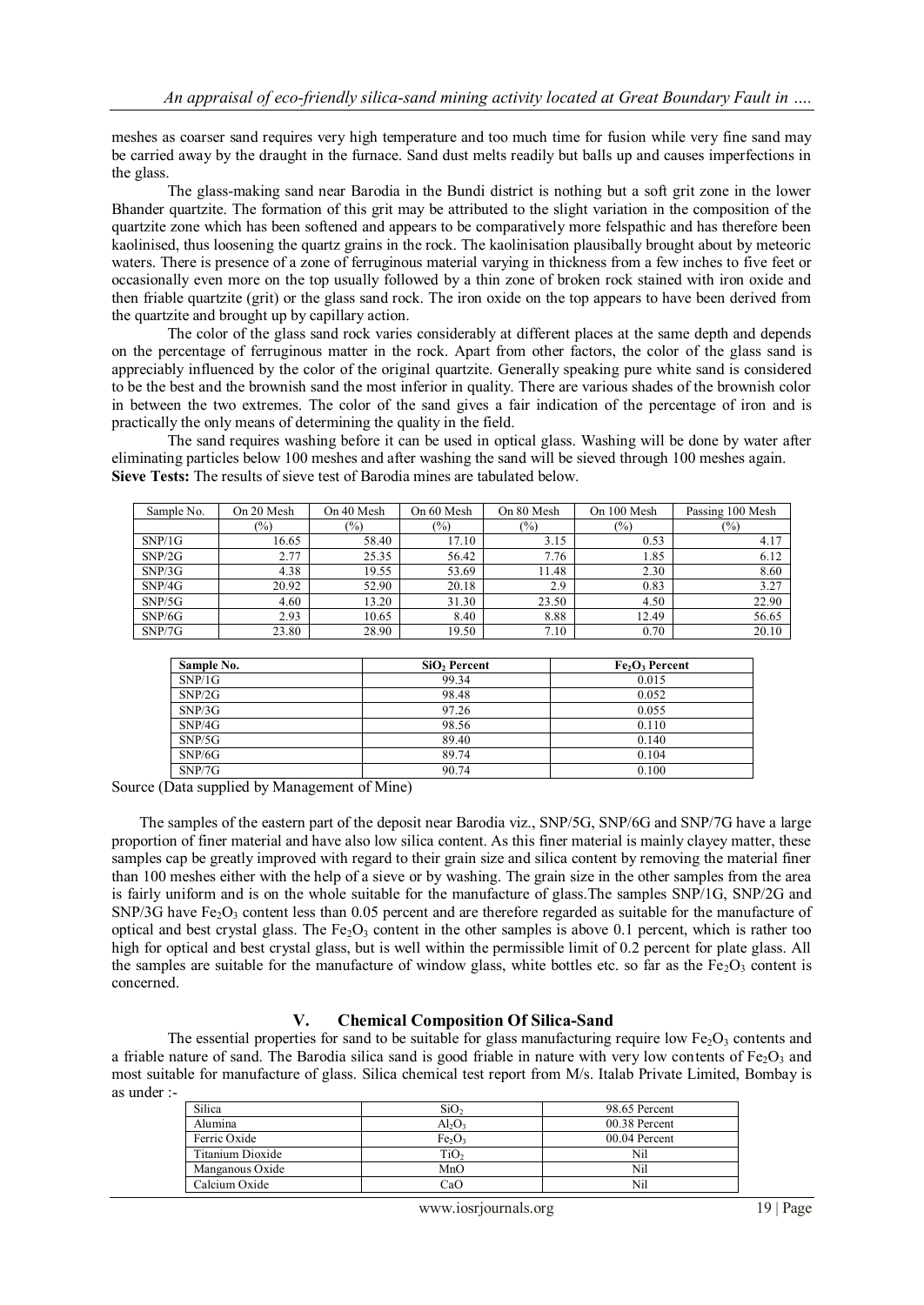| Magnesium Oxide  | MgO               | 00.26 Percent   |  |
|------------------|-------------------|-----------------|--|
| Sodium Oxide     | Na <sub>2</sub> O | $00.07$ Percent |  |
| Potassioum Oxide | KэO               | $00.05$ Percent |  |
| Loss of Ignition |                   | 00.53 Percent   |  |

Source (Data supplied by Management of Mine Owner)

**Mineable Reserves :**Deposit wise mineable reserves are as follows:-

| Deposit              | Mineable Reserves (Tons) |  |
|----------------------|--------------------------|--|
| Deposit at Pit No. 1 | 436484 Western Block     |  |
| Deposit at Pit No. 2 | 2920360 Western Block    |  |
| Deposit at Pit No. 3 | 1291601 Eastern Block    |  |
| Total                | 4648445                  |  |
| Round-off            | 4.65 Million Tons        |  |

Source (Data supplied by Management of Mine Owner)

#### **Anticipated Life of Mine**

As the total mineable reserve of Silica sand is estimated about 4.65 million tonnes. As per the mining plan the production for the first two years was 30,000 and 37,500 tonnes and after that the production is expected to be increased up to 45,000 tonnes yearly. Thus the deposit will last for more than 100 years.

| <b>FRUIT TREE</b> | Mango          | 26    |
|-------------------|----------------|-------|
|                   | Coconut        | 02    |
|                   | Chiku          | 04    |
|                   | Jamun          | 03    |
|                   | Barbee         | 13    |
|                   | Gauva Tree     | 26    |
|                   | Karonda        | 60    |
|                   | Leswa          | 07    |
|                   |                | 141   |
| <b>OTHER TREE</b> | U Cliptus      | 3180  |
|                   | Sambhu         | 255   |
|                   | Neem           | 92    |
|                   | Shisham        | 392   |
|                   | Khegra         | 10    |
|                   | Khar           | 05    |
|                   | Chhola         | 05    |
|                   | Babool         | 46    |
|                   | Ashoka         | 29    |
|                   | Bard (Baniyan) | 02    |
|                   | Pipal          | 03    |
|                   | Siras          | 06    |
|                   | Gular          | 01    |
|                   | Kaneer         | 30    |
|                   | Mogra          | 350   |
|                   | Gulab          | 55    |
|                   |                | 4.461 |

**List Of Afforestation/Plantation Within M. L. Area**

Source (Data supplied by Management of Mine)

#### **VI. Conclusion**

The total area covered by the zone of friable quartzite on a horizontal plane is 5,81,200 square feet. Assuming 50 feet as the averages of the friable zone, the reserves of friable quartzite (glass sand) are 29,060,000 cubic feet. Taking 20 cubic feet of friable quartzite to be equivalent to 1ton, the total reserves including already worked out come to 1,162,400 tons or round-off as 1,162,000 tons. Taking note of plantation, the mining activity of this area may be considered as an eco-friendly.

#### **Acknowledgement**

The second author is very thankfully acknowledge the all tabular data received from Management of Barodia silica- sand mine during field visit of the site.

#### **References**

- [1]. Bear, J. and Bachmat, Y. (1966). Hydrodynamic dispersion in non-uniform flow through porous media taking in to account density and viscosity differences. Hydrol. Lab. Tech., Haifa, Israel, I.A.S.H., pp. 4166.
- [2]. Blanford, W.T., 1876. On the physical geology of the Great Rajasthan Desert, J. Asiatic Soc. Bengal, 45 : 86-103.
- [3]. 3 Crawford, A.R. and Compston, W., 1970. The age of Vindhyan System of Peninsular India. Quart. J. Geol. Soc.India, 125: 351-371.